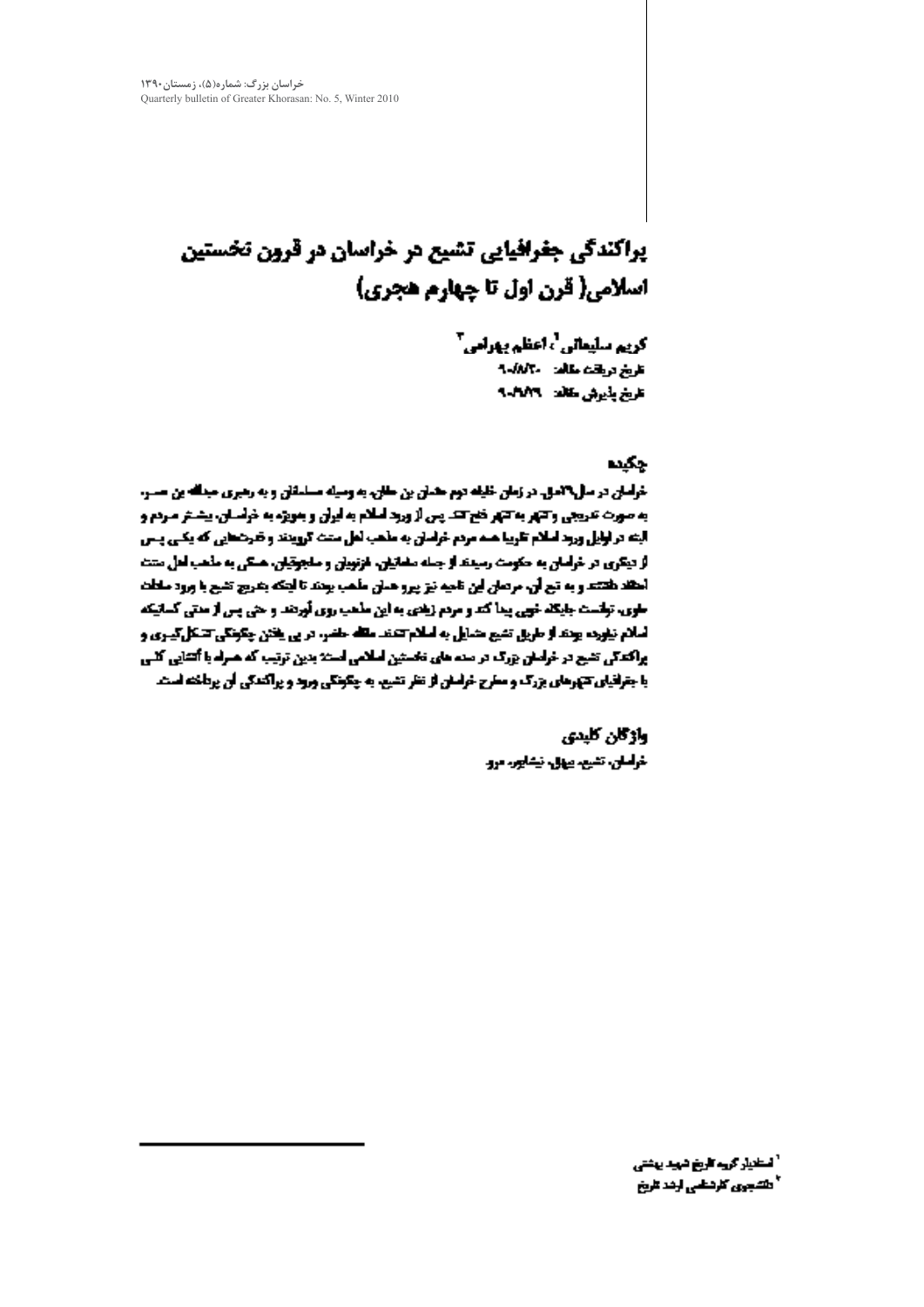مقتملات

خراسان در زبان قارسی تدیم به مضای خیابران زسین أست ابن متعلقه در أوايل دوم أسلامي بر تملس أبالات املامی تا سرزمین های ماوراگنور بـه جـز سیستان و تهستان در جنوب را تنامل مرتقد این منطقته از نظر جنرانیایی در متعلقعای واقع بود که ای ران و کشتورهای همجوار را با هند از یک سر و ماوراگور، ترکستان و چن را از دیگر سر مرتبط میساخت ر از آنجا که تقعه تانقی تعدن های هند و چین از یک طرف و فرهنگ و **تمدن ایرانی از سوی دیگر بوده استه تأثیر مستقیمی از** ادیان و مظعب مختلف در این ، حیزه دانشت پس از ظهر املام و آغاز دوره تومات، سیاه مسلمان با اتتاب زیادی سرزمین های اطراف را دربردینند که تابیدی امپراطوری ساسانی نتیجه یزرگ این نتوحات در **تترق بود خراسان لیز در ادامه خودیات در سیال آمنی توسط مسلمانان گشوده تند و پس از ختیم این سرزمین** از لحیاظ انتصادی، سقطی و اجتساعی بنه یکس از مهمترین مناطق و استان های حکومت مرکزی استلام تبديل تند كه البته اين منطقته از تظار مانحي و قارق مخطف لسلامي كداو جمله أنهط تشييمه لسمته يكس از مناطق بود که بیشترین قیابها را علیه خاود حکومت مرکزی دانست پس از آن که اسلام در این متعلقه نیات واقت تا جدين دهه مذهب لعل ستت تنها مذهب غالب این سرزمین بود تا اینکه مذهب کیمه ب**ا ورود تدریجی** سأتأت بنه متفعي وقيت تبتعل تتند ويتنتجريج در التهرهاي مهم أزجمله ليشأبور، بيهق، طوس تغوذ يأضف

دلایل مرود و ایراکندگی تشیع در خواسان سلطت و به طور کلی علویان در قرون تخستین استلامی به دلایل مختلفی تنروع به مهاجرت از مرکز حکومت به متاطق يبراموني حوزه اسلام از جملته خراستان كردنيد دلايل ورود به خراسان را می توان اینگونه برنتمرد: يكي از مهمزين تابل مهاجرت سيادات وجبود امتيت

كافي ومناسب لسيت يته مركز فلاقت وحكومت محاجفريان ١٣٦٠ ١٣٢) چون سرزمين ايران و بدويژه

خرامان که در قسمت و تسوق و دوردست از مرکز خلافت قرار دانست و همچنین بیه تبیم ایین موضیوع، افتارهای امویان و عباسیان از سال های آغازین حکومت خود، علویان را به این متعلقه کشیاند در دوره اموییان و **یهویژه دوره ژمابداری حجاج تقفی و خصیصت زینلا وی یا علوی ها سیب مهاجرت گروههای بسیاری از علویان به مناطق مختلف حرزه اسلامی تند کنه از جملنه آن هنا** مهابرت انحریان بنه تنم و دیگر سلطت بنه خراسان یود(گریمان: ۱۷۱) در ایان میان، عاویانی که بطاور مستقیم علیه حکومت مرکزی قیام می کردند پیشتر در معرض خطر بودند و یا مهاجرت و یا پناهندگی آن هاه <u> سوائنان نیز هجرت میکردند. همانند مهاجرت ادریس</u> ين عبدالله به أثريتا، يا يحيى بن زيد و يحيى بن عبدالله **یه خراسان. آیتا بر کلی حضرر کروهدای تاراضی از** حکومت مانند خوارج و تنیمیان در خراصان بزرگ نشیان از این بود که این منطقه در آن روزگار بناهگاه فراضیان و مخالفان بود که برای رهایی از این فشارهای حکومت **یه این مناطق مهاجرت می کردند از دلایل دیگ رمی -**اتوان به رفله مناسب و سیشت خاوب تسایت بله دیگار مناطق در این منطقه اتناره کرد. (چخریان: همان) کته البته این موضوع از دلاییل مهم قنوع ایران در آغاز خوطت لسلامي، تفش اسلسي طقيت

محببيت علويان از دلايل ديگر اين مهاجرتها باود. ساهات به متابه اینکه از قرزندان رسول الله هستند سردم این منطقه را به سوی آن ها جانب می کارد با ویازه ودفاط مطبقيت وكحت فشار وكتقيب بتوتن أزهنا اتهدها حكهت مركزىء واين موضوع خبود را در قيام ایجی بن زید و حمایت گسترده مردم خراسان از او ببه خیب بندان طد بدطوری کیه کرایش تسیمی در سردم خرامان بیشتر از توع سیاس و یا هواداری از اهیل بیست یود و در این میان تخر ایشان از حاکمان وقت، ب تالایر اتیود و لقا تمایل ایشان تسبت به علویان به این دلیل بود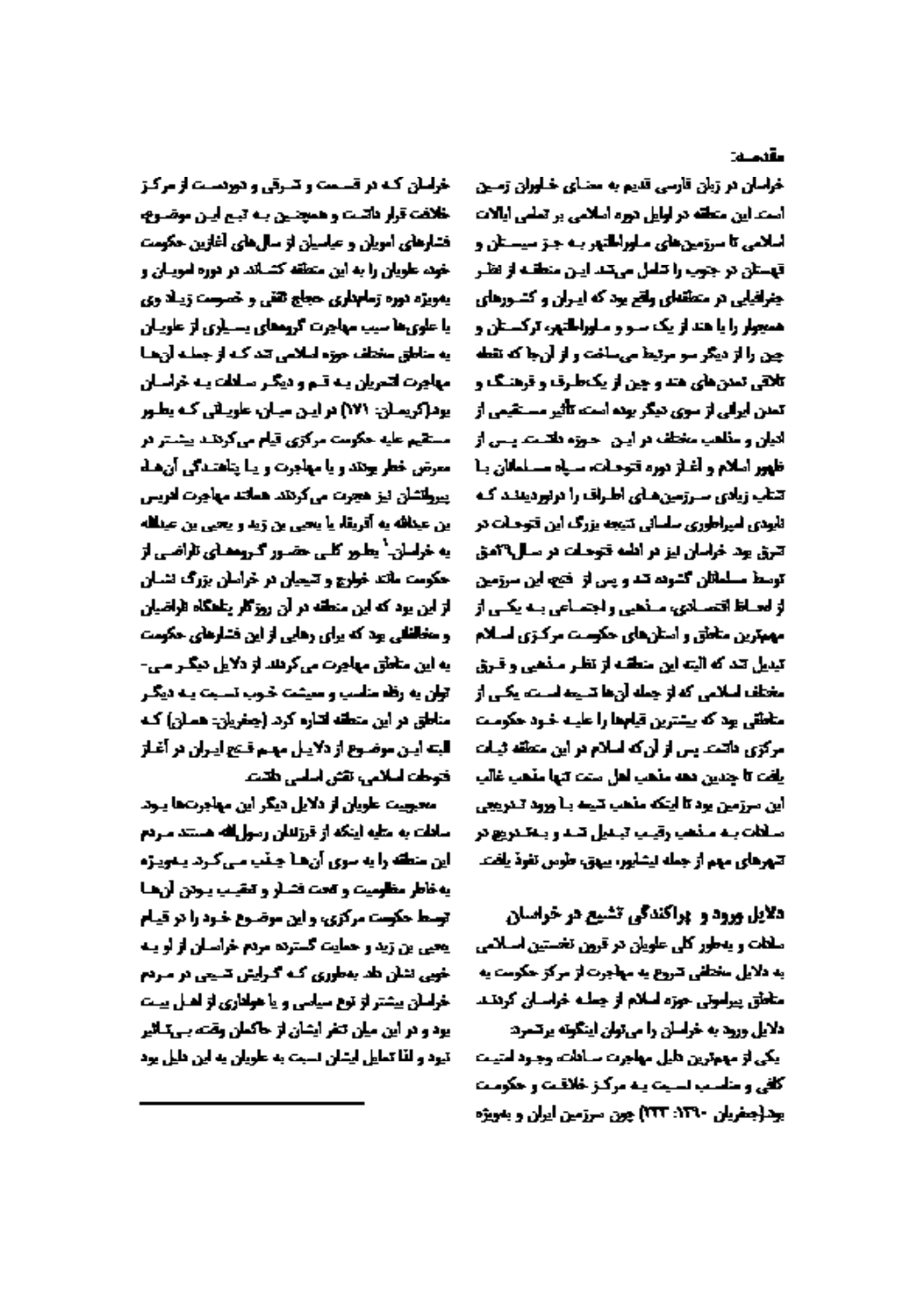كروهي هستند كه در زمان ولايت عهيدي لصام رضا(ع) یدین سو آسنند کروه دیگر، افرادیاند که در وقایع خروج **و قیام رهبران علوی علیه حکومت مرکزی و خلاقت ب** ا آن ها هماره بوقد و بسه از تنکست بنه ایان فوادی مركويختند

# وراكت كي جفرافيتايي تشتيع در خوامتتان نيشابور

کیر لیشاپور کیمر یزرگی در خراسان است کنه جسیست یسیاری نسبت به دیگر تنهرهای خراسان دارد. (ستوده **۱۳۳۰ ۸۹) بیقویی در بانان لورده است کنه: «بشنایور** ولايتي است وسيع بالتواهي بسياراز جملته فليسبونه تهمستان، لسله باخرز و طوس که تنهر یزرگی است بیه **آن لوتان گفته میکود تیشاپور را عینالله بن عباس بین کریز در زمان ذاتیت عصان در سال ۳۰م.ق قیع کرد ر** العالي أن مرتقى از عرب و عجملات آب أتنامينني أن از جشمهما و رودةانهماست » (يتقوي 1333: 33)

در هنگام فتح خراسان، گروه قراوانی از اعراب تیز به این مناطق أمددا و همچنین عدهای از متحابه پیامبر در این منطقه ساكن ومقيم تتعلد تأجيه حمشتته رأ در فيشابون عربستان خراسان می گفتند به دلیل حضور قابل توجه و جشمگیر قبایل عرب در این منطقه برد. (ایشانوری 1370: 136) بن تتهر در لويل دوره اسلامي، به ابر تتسهر مسروف بنود (استطغري ٩-١٣۶٨) در هنگنام ورود حضرت لمام رضا(ع) به لیشاپور، استقبال کستردهای از آن حضرت تند که تشاردهنده حضور تشییر و دوستداران امل بیت در آن شهر بود. مهمترین و مسیرترین کوارش از توقف امام رضا(ع) در نیشاپور بـه دست آسده است. اروایت عبدلسلام بن سالح ابوصیلت هیروی است کنه حديثه مشهور ومعروف "سلسله التفعي" والزاق امام **یزرگوار در ایشاپور نقل سی،کدانسیخ صنعیق ۱۳۷۶ ق:** 1745) در رابطه با استقبال مردم و بهویژه سادات تیشناپور از ایام رضا آورده است کند هر سال ۲۰۰ هق تنبور انیشاییر یا قدوم مبارک لمام علی بن موسی الرضا قبرین مباهات و اقتصار کند سردم تیشنایور مقیدم مقینس آن

كه تنايد دولت دادگار و علمالت محاور بله دست آنها . تشبكيل تسود (قلبوتن ١٢٦٥:١٣٦) ايس موضيوع از بیاسدای تنهادت زید بن علی و یحیی بن زید استنباط مرتجود بنا به تقل بیقهی که گوید: «بقش زیند کشته تند تنبیان خواسان به چنیش آمند و امرایشان آتسکار تد و همدستان و هواخاهانشان بسیار تشدند و کارهای **بتی ابیه و ستمهایی رکه ایر آل پیانیر کرده بودند برای مردم باز میگفتند تا اینکه تنهری باقی تماند سگ ر لنکه این خبر در آمها تایع تند و بند از این راقته یهیی** یسر زید به خراسان گریختنه (بیشویی ۱۳۷۱: ۴۰۰) در این مورد مستودی آورده است: مردم خراسان در هفت جا، هفت روز برای یحیی بن زید عزاداری کردند و آهمر **از کننه تدن او غمگین بودند که در آن سال هر پسری** در خراسان متولد کند تامش را یا یحیی و یا زید تهادتند. (مسینی ج4 ۲۱۶) در واقع گرایش مردم خراسان ک در لوایل قرن دوم هجر*ی کحست ش*ام "الرضا مین آل محمد" و در برخورد با نظام مکومت اموی آتسکار و ببه **توعی رسمی تند علاوه بر تاثیر از قبایل جنهی متعاییل** به تیمه در خرامان، بطور امامی متاثر از تبلیقات و تحرکنات میلانان کیسنائی قبیل از عیاستیان بینود. (خطیب2020: 137) بنا بـه تقبل ابـوانفرج اسـتهانی در **مقاتل المکا**سين، بيشتر تنيميان خراستان پيس از مترگ محمدين حقيه قرزلنش أوطلتم رأ أسأم ميءانستند (أصفهلان: 123)و بس از مدلي قماليت مستقيم علويتان در خراسان یا اعزام دو فرستاده از سوی زید بن علی بنه این متعلقه آغاز که و با قیام یحیی بن زینه اوج گرفت. (همان :۱۳۲) وبالاخره با ورود امام رضا موقعیت و کیار اتیمیان برجسته تر تند و اوج گرفت مقدسی گویند: «در این متعلقه [خراسان] فرزندان علی را ارج مس تهتند و از بنس عاتسم كسس در أنجسا تيست مكسر غريسه واتستد المقصي (١٣٦ - ٣٢٧) وعطيور كلي مهياتوت سلطت به ایران و مناطق تترقی را می توان به چند گیروه تقسیم کرد: گروه لول، آن دسته از سادات هستند کنه از ظم و جور امویان و پهویژه ستمهای فراوان حجاج تقفی ينفين حبزه يتناه أورنقند (كريمانن : ۱۷۱)كروه نوم،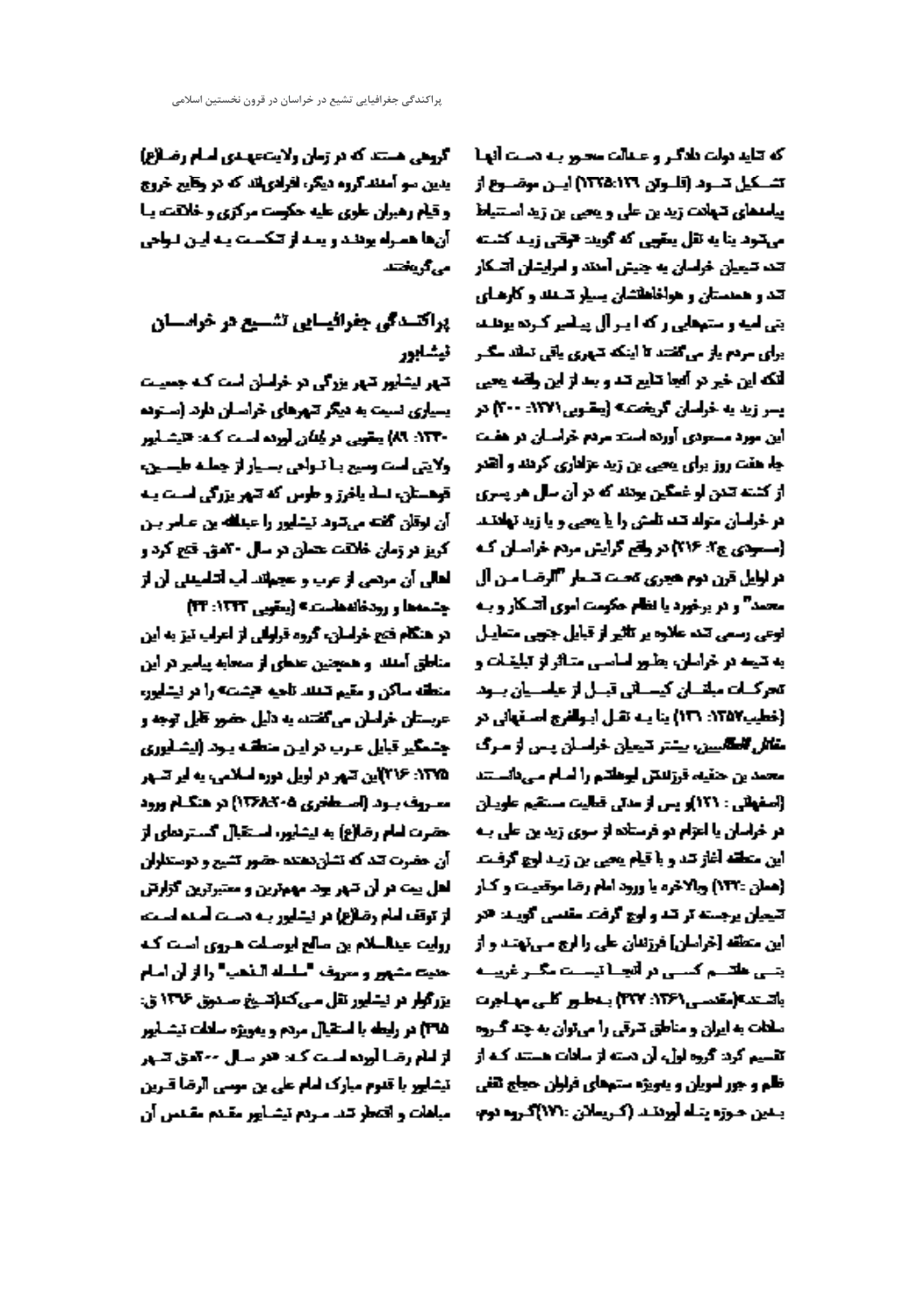مضرت راكرام ردلتنند وكتادىها كرهد ويته اتفتاق تعلب الانام تتبع ليربيقوب اسحاق بن راهويه مروزي كه **تنيخ تنهر و مقدم اريناب ولايت بنود بنه استقبال آن** حضرت از لیشایور بیرون تندند و تا تریه موینیته کنه از قرای تیشاپور است به بیشوار رفتند» (تیشاپوری، ۲۰۹) در قرن سوم هجری همچنین خلایاتی از سادات بیه آثام آل زباره به رهبری لیوجخر زباره در فیشاپور ساکن تسلند در این خاندان سید ابوعلی محمد زیباره رتبیس و هیب علویان تیشابور تند(تعنق چ۲: ۲۶۹) لین فتائق لیاز از اعقاب و فرزندان حسن بن علي(ع) از جمليه حسن بين علی بن محمد سروف به حستی که در تیشنایور سناکن مودند نام مربود (همان : 755)در مسال175هج. تسبيخ منعوق عالم برجسته تنجىء وارد نيشابور تننه بيشتر اتیمیان درباره مسئله غیبیت کیه بیه موضوعی سیوال برلکیز تبدیل تند بود از وی سوالات فرلیاتی کردند و ایشان به دلیل رسیدگی و پاسخگویی بنه این موضوع **بیعت و جلسات فراوانی برای مردم تنسکیل داد و کنیاب** كمال الدين وكمام التمته خود را در همين رأيطه لكاتبت (تنبغ صنوق: ۲) این تسور وقتی که مرکز حکومت **طلاریان قرار گرفت لعمیت توق الماده ای پیدا کرد و برا** توجه به تسلعل <del>ما</del>هریان نسیت بـه سـادات بتـدریج بـر انقوذ والمدلد تتبيعه أنزوده تتد

## يهوز (سبزوار)

بیوق سرب کلمه بیهه به ممای بهترین است حسنائه مستوفىء تتهر سيزوار را در تاجيبه بيهيق ومبرديش را **تیمه اتی عشری بیان کرده است (سیتوفی ۱۳۳۶**. **۱۳۹) این فنتق در تاریخ بیهق، این تاحیـه را بـه دوازده مغش تقسیم کرده است و همچنین پیهی را منطقهای** مستقل از دیگر تنهرهای خراسان از جملبه تیشنایور او خارد بیهای تسامل تاولی مانند سیزوار، مزینان و خبروجرد دانسته است (بیخی: ۳۵)بیهای در سال -آدق در زمان خلافت عتمارين عفان، توسط عبدالله ین عامر گشونه تند بدین گونه که مردم پیهان در ابتانا تترط تسليم ولسلام خودراء كرايش وقيول اسلام مردم

تيشابور كفاتلتنه بعداز فتح تيشابور استودن كلعوم از طرف عبالله بان عباس به پیهان آمد و در برخورد و درگیری یا مردم آقوا کشته تند اما بالاخره پس از منتی اهل بیوق با تسرایطی بیا جلاشین وی صنایع کردند و يتعريم مسلمان تتعقد (بالانري 1773: 151) مسلمات و علویان بیهق، بیشتر اهل تیشاپور، ری و طرستان بودند که از این تواهی به بیهق آسند. در رابط ه با مهنامرت **پیشی او سلطت تیشاپور به پیوی می توان گفت به دلیل** مناسبات بايدار درباره مذهب و عقيده بود (بيهق: ۳۰ از اجیله یکی از خاندان های میافات کنه در ایین منطقیه اهريا حضور جنسكيري دانتته كبه ابتدا ببه تشبابور آمدنه و سپس در پیهق ساکن تسعده خالسان آل زیباره يود تسب اين خلائل به لبام سجاد(ع) مروسد

البلین فرد از خلادان زیاره که از تیشاپیر به پیهق آمد و در این منطقه ساکن کند احمد زیاره بین محصداکیر۔ بین على اطهرين على بن حسين(ع) يود اين خلائيان يا امرای طعریان روابط خبی داشتند و پتدریج با تفرد و کسب موقعیت بهتره نقابت و ریاست علویان را به عهده الرفتند ودراين منطقه به أبيت رياست تديمه أمعرف تتنقد (لياب التسابية٥١٧) يا كسب ابن موقعيت وتقبونه ایه سدت چند ماه ابوالحسین محمد بن احمد زیاره ادعای خلافت كرد ودراين متطقه ودر وقبلت واختلاف ببا الصرين أحمد سأمالي خطبه به الم وي خواتده كند كسعيه ای از این خلایان به نام آل ظفر در پیهق ساکن تصدید. اخلافت این خلایان یا بر سر نقابت علویان و تیاز تفاوذ كافعيان، باعث مهاجرت أنها به بيهق كند (فتدق: 26) أز جمله یزرگان خاندان زیاره کبه باعت گسترش و تفتوذ النبع در این منطقه از خراسان تندند به این انتراد می -اتبان لتناره كردا سيد أيستصبر فلنريج محمدين أحصدين ازباره عاوى سيد ابواحسان محمدين فقاربن محمدة استجابوعان احسنين ابواهستن محسنين مغاشرين محصين احتجزياره علوى اضتان: ١١٠)

**علاوه بر خلایان زیاره خلایان های دیگری نیز از سادات و علویان در بیهق ساکن بودند از جمله خاندان حستی از** اتوادگان زیدین حسن، خاندان عریضی متسوب بنه اسام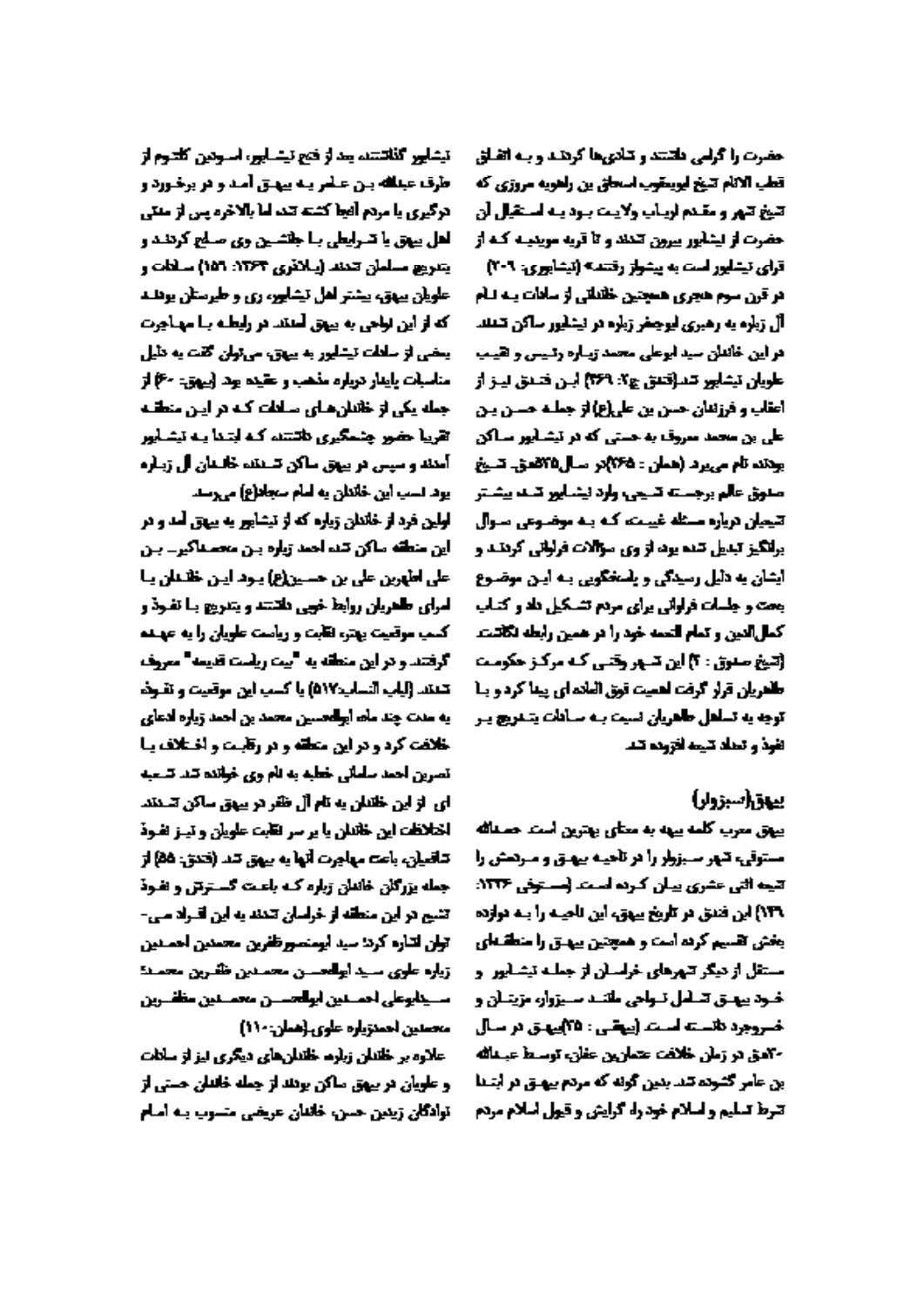مبادق(6) و همچنین مبادلت پیروتن از توادگیان اسام **كاظم(ع) اين منتطقي در كتاب خود از علويان، فردي به** فبام قصمر النعين فيصحانقينا تراسيزوار سناكن **بيد(شطى 1506 197) همچنين فضيل بين تسائلن فیشفوری از اصباطی و پیاران مشبهور اسام رضا(ع) از لیشلور به بیهق مهاجرت کرد (طوسی 75 PT)** 

مرو و سرخس

مرو یکی از تنهرهای قدیمی و مهم خراسان بنه تسمار مروقت این تنهر در سال ۲۲مق. توسط احف بن قیس تتح تد (بلانري: 16) همچنين گنته تسده دانم بان باطی از طرف عیدالله بن عامر در زمان خلاقت عصان **آن را گشتود و در ابتیدا میردم میاکن میرو انتیافی از** معقفان عجم بحند که با مهاجرت اعتراب دو قیبایلی از جمله تميم در أنجا سكونت كرهند(يمقوبي:۳۵) اينا بـه هل و توسیف اسطخری، مرو لنسکرگاه استلام پیونه و مسلماتان مرواز مردمان يارس يودند كه مستقيم استلام أورقلته جنون يزكنوه ماستاني راكشتند إصنطخري **800 % دران خلاقت بتی امیه، خراسان و بهریژه تسپیر** مرويه دليل دوري از مركز خلافت و حس تسيض تزادی از سوی حاکمان اموی، پایگاه جنیش های تشویی **تند و به پایگاه ضد لموی تبدیل کنیت و سپس عباسیان تیام خود را از این منطقه تشروع کردند. بـه گفتـه لیـن** حوقل، فخستین لباس سیله که سیله پوتان به تن کردند در خانه آل لی النجم اهل مارو رنگارزی تیند (این حقول: ١٧١) و بالاخره يا روي كار آمدن منامون خليفيه عیلیے، برای مدلی مرکز خلافت تند و در این تنهر لیام رضائع) را به ولایتمهدی برگزید (پیشبی: 165)سادات این تیم نیز به هنگام ورد مضرت رضا با استقبال گستردهای از آن حضرت به عمل آوردند این فضیق در ايلب الانساب، از علوياني فم مي برد، از جمله ذوالمجدين **ابوانندم علی بن مومی که تسیش به اسام کیانلم(ع) و** هممجتين لولاكاني ازلمام رضا كته در ايين تتبهر سناكن

**تىند (تىق 206)در سال 25مى تىز تىغ مىدوق در** مسائرت به خواسان و تشکیل حاتمصای درس بنه مرو اليز سفري دلائته أست در رابطه با سلطت و تشیع نتهر سرختی، مورختان اخیتار مستقیمی از این به دست تداده اند اما چهن این شهر تیز مانندمرو وطوس درمسير مغرامام رضا بته خراسان

یود در این مسیر در کنور سرخس نیز توقف تلفتنه آلند که همانند تنهرهای دیگر مورد توقیف ایشیان استقبال **کایانی از امام بزرگوار داننته لند و تشیخ مسدوق تیبز در** این تنهر مقدمای درس بارای سایات و تسیمان ایان كبوركتكيل بابه أست (نخرى: ٢٣٨)

طالقان وطومن

سقونی در بلدان آورده است که: تسهر مالکیان میبان در **کوه بزرگ واقع تنده است و در آن از نظر وسعته در** مسجد جأمع أستد (يعقوب: 61) مهم? رين رخمله أيين انتهر در آن روزگار و در رابطه با علویان، قیام محمد بان **تقسم بن على سروف بنه سنوفى در آن جاست، وي در** سال19 آهق. در زمان خلافت معتصب عباسي، عليه حكومت وخلافت قيام كرد. سپس با گروهي از پيرولتش از گونه به سوی خواسان حرکت کرد و در مرو تتروع به **اتبلیغ تمود و سپس در طالقان که در سدت زمان کوتلقی** حدود چهار هزار تقر از مردم طالقان با او بیست کردند. ابراهیم بن عطر از پاران وی کوید ما محمد را به یکس از روستغان مرو که مرتعش همگی تنیه بونند باردیم تا زمانی که اوضاع برای خاروی مناسب بشاود با طاور **پنهائی آموا بملقد(استفهایی :۵۲۷) مستودی تینز آورده** است که محمدین تاسم در سبز حرکت بنه خراسان **برای قیام خود کنهرهای مرو، سرختی و طلقان را پشت** سر گفاهت که و مردم بسیاری از این شهرها هوادار وی كتاف(مسودي: 150) در قرن چهارم هجري، حسن اصلياح أيان متعلقته را بقصت أورد وادر تياردي كنه بنا **سلجوقیان طنت در این تنهر پیروز تسد و ماانتان تیاز یکی از مراکز و حوزمعای قدرت وی کند (مقری1366 :** (ITY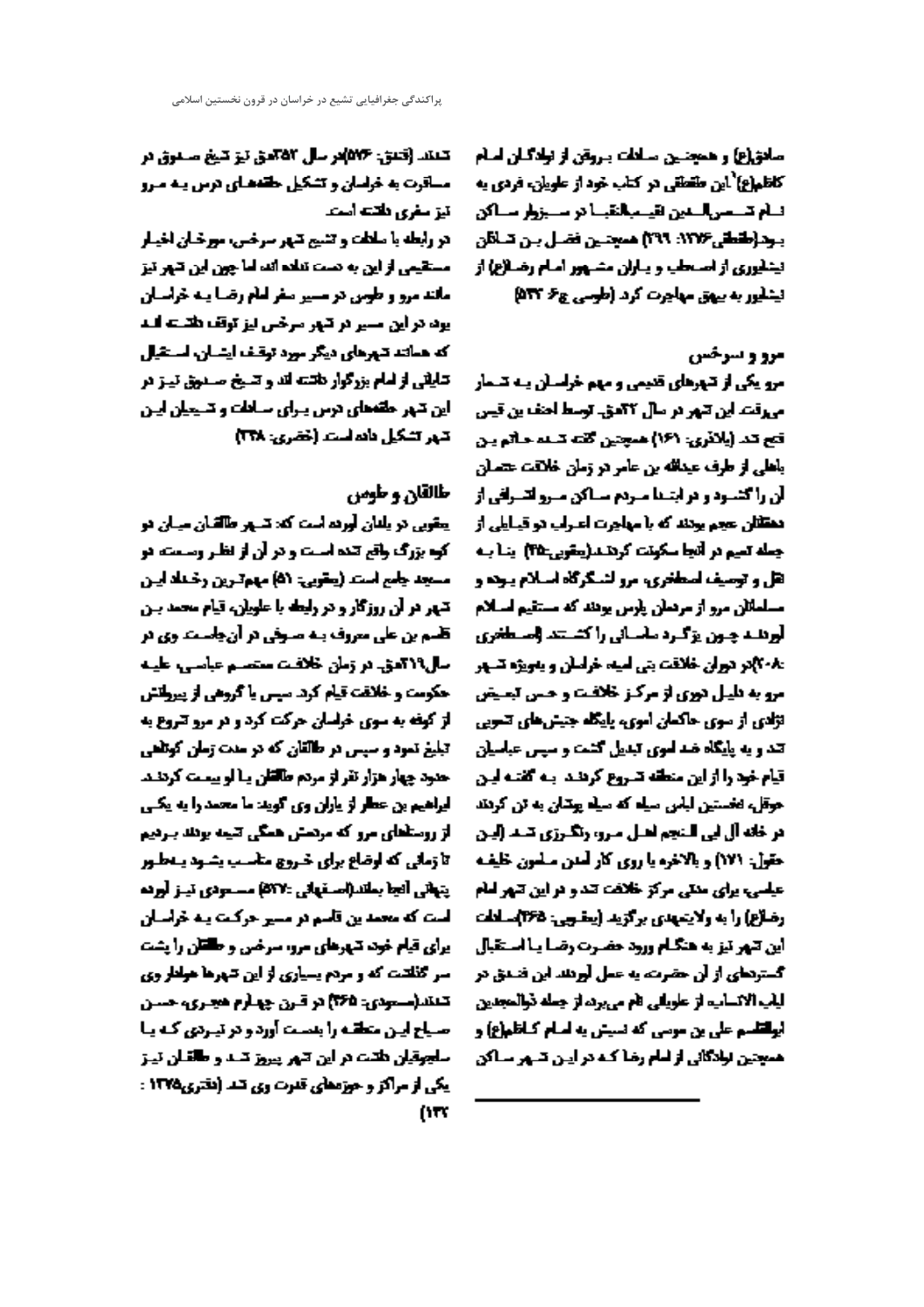طوس ويخارا

**تنهر طوس در ده قرسخی نیشنایور واقیم کسنه است و** اسطخری، این شهر را شامل اردکان، طیران، بزدغبور و نوقان مربانك الصيعانيري: ٢٠٥) بيقيون، تسور بازرگ طبس را توقل می تاند (پیغی : ۲۳) این شهر در زمیان خليفه سوم -حصان بن عفان- توسط عبدلله بن خازم و يزيدين سالم تتع تسد(بلاذري-70) تسهر طبوس ليبز یکی از تسهرهای خراسان است کنه ارج تشیع آن در زمان ورود امام رضا بنه این منطقته بتروز یافت، این طباطبا از تتیمیان قم که به طوس مهنامرت کردند بنه چند نفر اتنارہ کردہ است از جماعہ لیپانتاسیم علی پین احمد بن محمدموس بن محمدعلی ارضا و دیگری کیه هيب سلطت تتهر طوس بوديه تام ليوجيقر محميد يين موسى أسمت (طباطيا ١٣٧٢: ١٣٨٨

**تشیع تنهر بخارا نیز همانند طلقان با قییام تشریک بین** اتیغ المهری به حمایت از علویان، خود را نشان داد. اتریک بن تیخ آلموری فردی تیمه سذهب ب و و ب ولایت و فلاقت علویان دعوت میکرد و وقتی گفت خيا أز رتج مرواتيان اكتون خلاص يأتتيم، مبارا رتبج أل عیلیں تم واپدہ سردم پسیاری از وفیارا گرد او جسم كدند وحى عبدالجيارين كميب امم يخارا و عبدلسلك ین هرگمه امیر خوارزم یا وی بیمت کردند اما با این همه در لبرد لهایی با لبرستام کشته کد. (ترکیفی ۱۳۶۲: 88) در مهاجرت علویان به ایان تشهر، فرزنسان حسان بان علي(ع)، حسن بن حسن و عيدالله بن حسن، عسجتين از

افرزندان زید بن حسن بن حسن و خلدان عریضی کنه انسیشان به امام صادق(ص) میرسد، یبه چشبم میخبورد.  $(MLLL)$ 

تتيجه كيري

جفايه كفقت به أين تنيجه ممرسيم كروتل تندريجي به تشیع در ایران و بهویژه در خراسان و تسهرهای ایس منطقه كه مورد بحث ما بود به دلایل مختلف از جمله مخالفت با مرکز حکومت و خلاقت و میاره با این مرکز **یا حمایت از علویان و سلانت و خاندان تیوت در راستای** امیط حکیمت عنائت محبر و دلایلی دیگر به تم همین ادثیل صورت گرفت بدین سان کنیج به صنورت عنام در الوایل اسلام بهبیژه در دوره اموی، به دلیل رونتی و روند ممتعل تسبت به دیگر قرق اسلامی همانند خوارج در جفب سردم خراسان، موقفیت بدست آورد و بنه این الركيب حتى بسياري أزخراساليان از طريبق لتسيع ببه اسلام روی آوردند تقوذ تشبیع بنه خراسان در مراحل مخطف سورت گرفت که لوچ آن، یا ورود لسام رضا(ع) به عنوان وليمهد ببه خراسان، ببود و سادات و عاويان **بسیاری به این متعلقه روی آوردند و برا تشهادت ایشیان تیز مقبرہ اپن اسام بزرگ وار مرکز تجمع تسیمان ر** ادرستطران خاندان تبهت تند و به تیم این موضوع تشبیع یه دیگر تنهرهای از جمله لیشاپور، پیهق، طوس، صرو و دیگر مراکز خراسان تیز یا تنتاب بیشتر اسبت به گفتنت وارد تند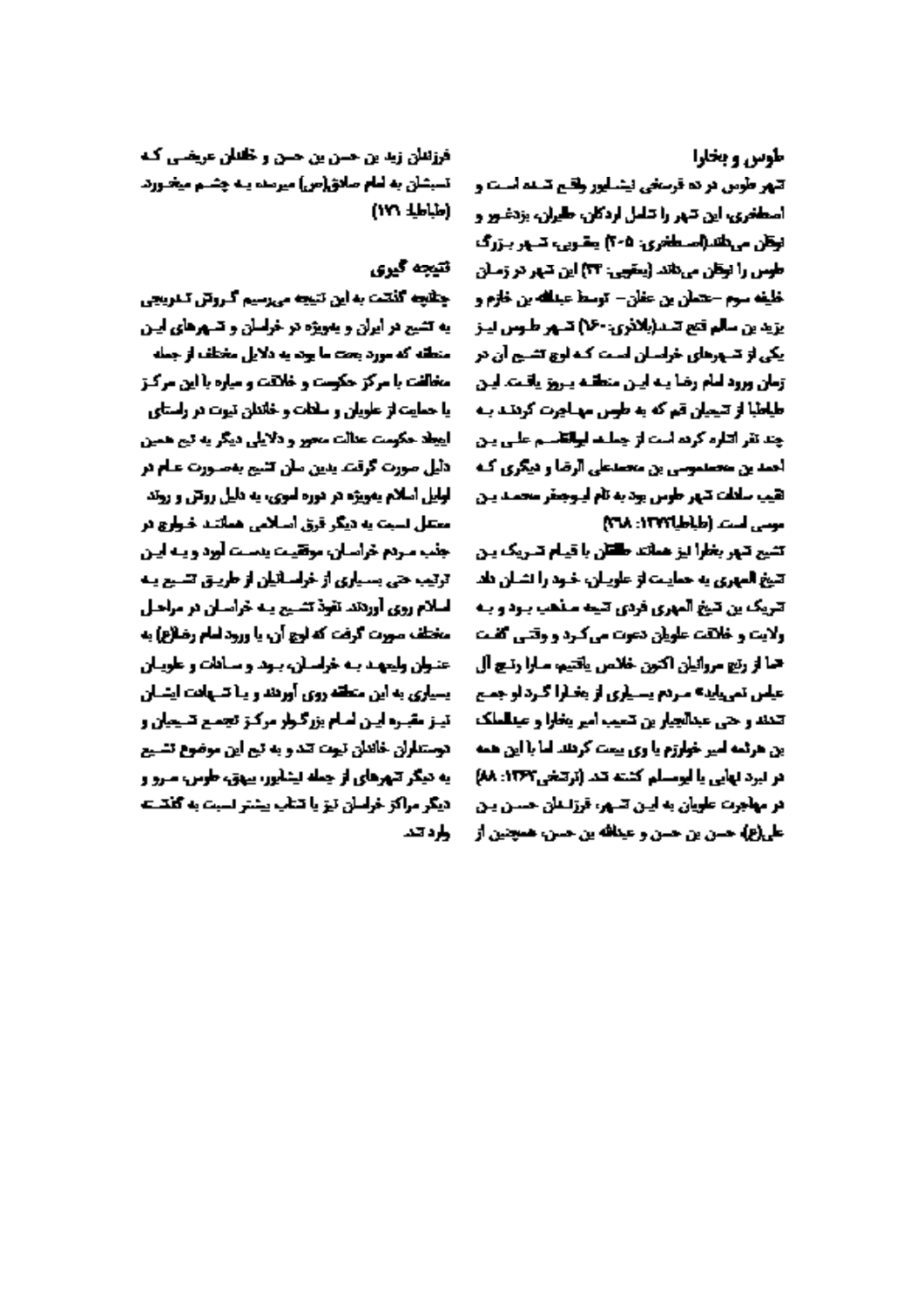فتترصت منابع أبن تعدق لبواحسن ملي بن ناسم. (بي:أ). لباب الاتساب و الالتّاب و الاعقاب ج2. تم: كتابخته أيشافه مرمضي تجفي. أبن تعلق بهائي، على بن زيد إبريتا. تاريخ بهائي. تصحيح أحد بهشيار. بيجا: كابفرونتي تروفي. أبن موقل، لوالكسم (بي:أ)صوره الارض. يبرون: أهماء لبن مليقط أولسياسل أولعهم بن ناصر( ١٣٣٣). مهاجران آل ابوطالب، ترجيه محسوضًا معاني. مشهد: بنيلا بزوهش هاي أسلامي فين مقتبلي، سفي اليون محيد بن تابع لدين على (١٣٧٦). الاصبيلي في التساب الطالبيين. تتم كظيفاته أيت اله مرمضي تجفي أصخائري، أبواسحاق أبراهيم. (1374). متعالك و ممالك به كونتش أبرج أنشار. بياب سوم تهران: ماس و فرهنگي. أصفهفي، لبولدري (١٧٣٩). مقاتل الطالبيين، ترجمه سيدهجم رسولي معلاتي. تهران: تشرفرهنگ اسلامي بلاذري اصدين يحيى (1972) قتوح البلدان. ترجمه أثرتاني أذرتوني. چلب دوم. تهران: مدا و سيط **جغري. سيدمسين محمد (١٦٦/ تشميع در مسير تاريخ. ترجم محمدعل أيت فلهي. فم: ندر و فرهنگ و لملامي.** جغربان. رسول. (۱۳۹۰). تاریخ تشیع در ایران. تهران: ملم شقری، أصدرتنا و جس از توپستدگان (۱۳۸۲). تاریخ تشمیع. ج۱. قمع وقشکله حوزه و طشکله شطیب میدانه مهدی (۱۳۵۲) حکومت بنی امیه در خراصان. ترجمه بقر موسوی، تهران: توکد خیله تبشاوری، أصدین سعت (۱۳۴۸). تأریخ تیشابور. تایکات محت ضاعفیس کدکی. تهران: آک **یخری. ترهاد (۱۳۷۵) تاریخ و عقاید اصماعیلید ترجه فرینوی پدریلی. تهران: قرزان.** التيخ صدوق أبوجة, محمدين مارو(4-97و). كمال(الدين واتمام للنعمه. تحقيق مل اكبر غفاري. تم: مؤسسه لنشر الاسلامي. **طوس، لي جدرمد مين مين طي في تا) اختيار معرفه الرجال. ج5 تصعيع مين مصطفوي. بي با: بي:ذ** مرقل مش، جليل (1389). چغراقياي تاريخي لقام رضا از مدينه تا مرو. مشهد: بتيلاورمش هاي املامي. **تاوتن، نار. (۱۳۲۵). تاریخ شیعه و علل صقوط بنی امید ترجسه مرتضی هاشی حاری. تهران: انبال. کرسٹر، مسین اپرنگ قصران. تعران: انجس آثار ملی.** مجهزل الواشم(1930). حدودالعالم من المغرب الى المشرق. به كوتش متويم سنود. **مسودي، ليولدسن على بن حسين. مروج الذهب ج6و ترجمه ليولانهم يليمه تهران: ملمي وذرهكي.** مستوتي، مسافه. (1976). تزهه القلوب به گوتش محمد صرمياني. تهران: طهوري. ملصي، محمد بن أحمد (1974). أحصون التقاسيم في معرفه الاقاليم ج5. ترجمه على عن متروق. تهران: مولفان و مترجمان أيران تزكتكي، أيهتر محمد بن جنار(١٢٦٧). تأريخ بخارا. ترجمه أيضمرأمند بن محمدين نمر ألباني، تصحيح محمدتان مدرس. تهرأن: -25 يبكون، أحيد بن وأضح. (1997م البلدان، ترجيه محيدأبرلغيم أيني. تهرأن: علمي و فرهنگي.

- (1999). تاریخ پهغوی، ج2. ترجمه محمدلولمیم ایش. تهران: ملس و فرهنگی.